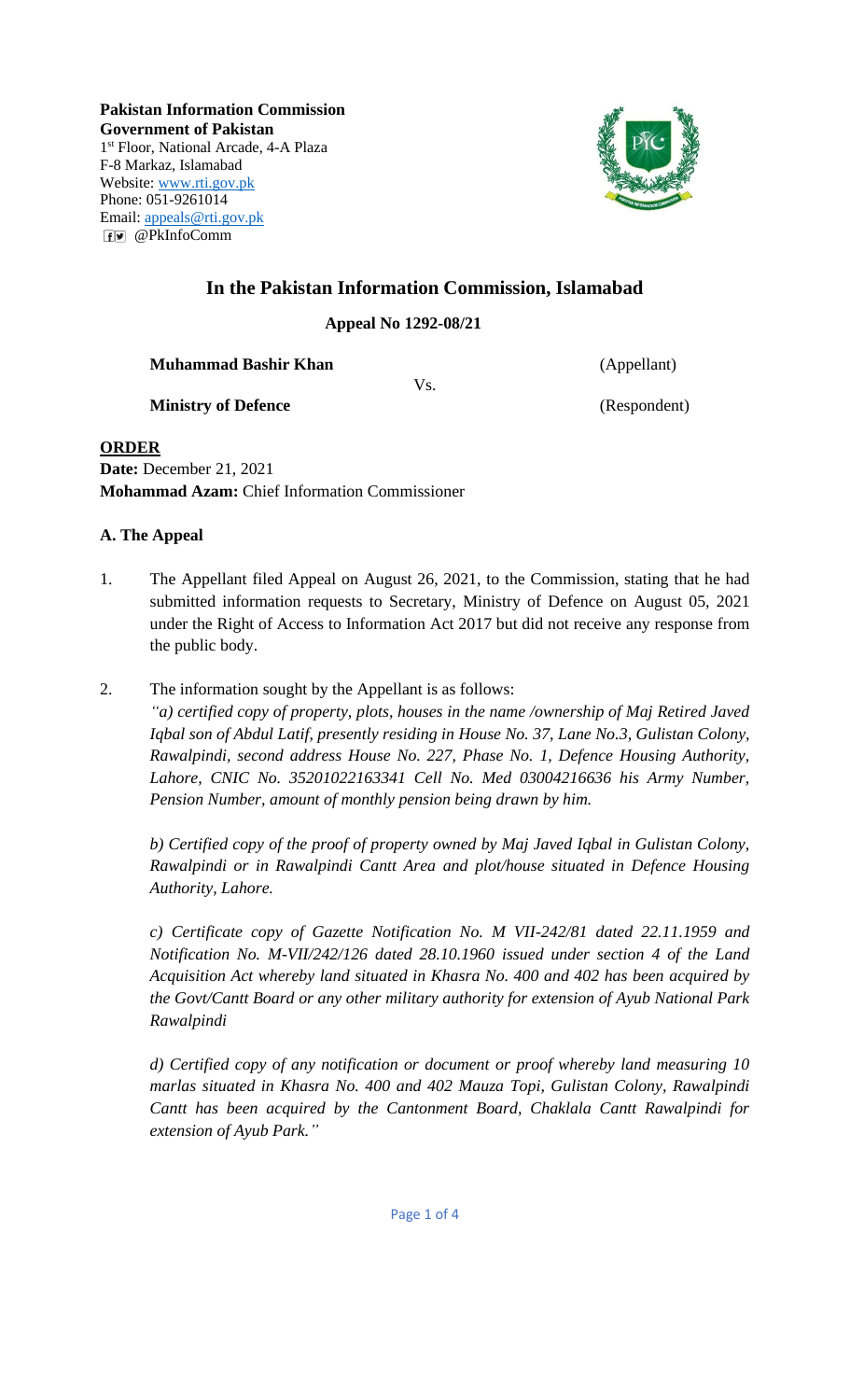### **B. Proceedings**

- 3. Through a notice dated August 30, 2021, sent to Public Information Officer / Dy. Secretary (Coord), Ministry of Defence the Commission stated that "Under Section 14 of the Right of Access to Information Act 2017, each federal public body is bound to respond to a request as soon as possible and in any case within ten working days of receipt of the request. You are directed to provide reasons in writing within 7 working days of the receipt of this notice as to why the requested information has not been provided to the applicant, (copy of the information request and appeal thereon enclosed)".
- 4. Through a notice dated September 28, 2021 sent to Public Information Officer / Dy. Secretary (Coord), Ministry of Defence the Respondent was directed to submit written reply and arguments to Pakistan Information Commission within 15 days, otherwise the appeal will be decided Ex-Partee in the light of the record available on file and the Right of Access to Information Act, 2017.
- 5. The Appeal was fixed for hearing on November 16, 2021 and both parties were informed through notices sent on November 01, 2021.
- 6. The Appeal was again fixed for hearing on December 14, 2021 and both parties were informed through notices sent on November 18, 2021.
- 7. No one appeared to represent the Respondent in the hearings held on November 16, 2021 and December 14, 2021.

### **C. Discussion and Commission's View on Relevant Issues**

- 8. The commission has to decide that whether the information requested by the citizens falls within the ambit of the public record and whether the public body has responded or not to the information request and notices of the commission within time limit mentioned in the Right of Access to Information Act, 2017, hereafter referred to as the "Act".
- 9. In the instant appeal the public body is failed to acknowledge and respond to the information request of the appeal. Moreover, the public body also failed to the respond to the notices of commission and also did not attend the hearings held on November 16, 2021 and December 14, 2021.
- 10. The public body on September 28, 2021 was also directed to submit written arguments to Pakistan Information Commission within 15 working days. The commission stated "If the written arguments are not submitted within 15 days, the appeal will be decided Ex-Partee in the light of the record available on file and the Right of Access to Information Act 2017", but this Commission did not receive any response from the Respondent.
- 11. The information requested in Para A and B of the information request do not fall under the ambit of the record and is exempted from disclosure with the citizen under the Section 7 (g) of the Act, which is as under:

*"(g) record relating to the personal privacy of any individual; and"*

12. However, the information requested by the Appellant in Para C and D of the Information request is public record under Section 5 (b) of the Act, which is as under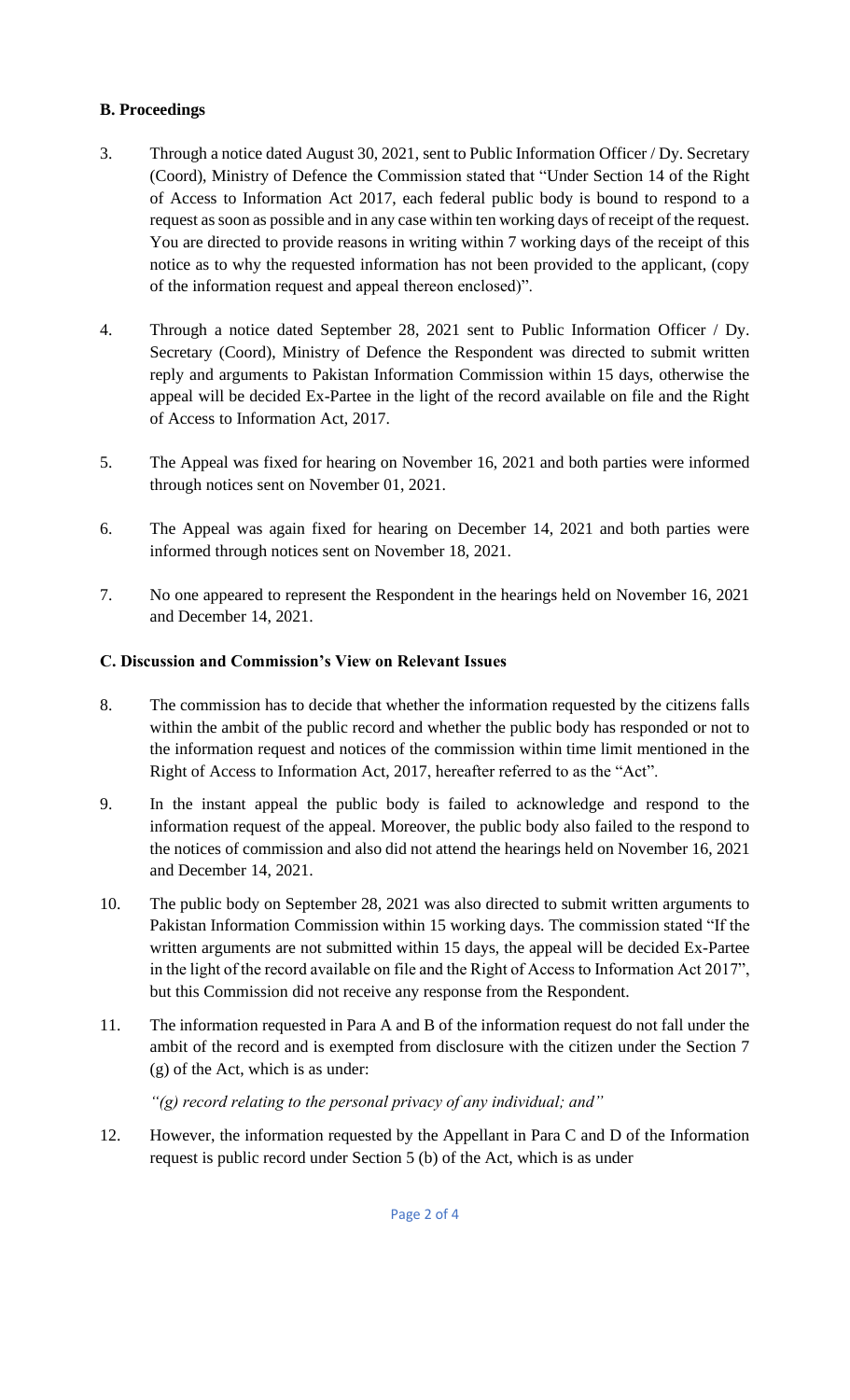*"5(b) statutes, statutory rules, regulations, bye-laws, orders and notifications, etc. applicable to the public body disclosing the date of their respective commencement or effect;"*

- 13. This commission has observed that information of public importance mentioned in Section 5 of the Act is not being published through the web site of federal public bodies. In fact, the Web sites of federal public bodies contain generic information and not specific information as required under Section 5 the Act. This is despite the fact that Principal Officer of each public body was required to ensure proactive disclosure of information through web site within 6 months of the commencement of the Right of Access to Information Act, 2017.
- 14. This commission has observed that the public bodies are reluctant to share the basic information to the citizen which should be available on their website under the Section 5 of the Act, the citizens have to approach the commission for information due to the the wilful delay or denial by the public which causes undue cost to citizens and the commission.
- 15. This Commission maintains that the information proactively published under Section 5 of the Right of Access to Information Act 2017 should be 'accessible' for all citizens, including the blind, low-vision, physically disabled, speech and hearing impaired and people with other disabilities. Apart from the interpretation of 'accessible' in section 5 of the Act, section 15 (5) of the ICT Rights of Persons with Disabilities Act 2020 requires federal public bodies to ensure accessibility of web sites to the special needs of persons with disabilities and it is as under:

*"The government shall ensure that all websites hosted by Pakistani website service providers are accessible for persons with disabilities".*

#### **D. Order**

16. Appeal is partially allowed. Public Information Officer / Dy. Secretary (Coord), Ministry of Defence is directed to provide following information to the Appellant, at the earliest but not later than 7 working days of the receipt of this Order, with intimation to this office.

*"(c) Certificate copy of Gazette Notification No. M VII-242/81 dated 22.11.1959 and Notification No. M-VII/242/126 dated 28.10.1960 issued under section 4 of the Land Acquisition Act whereby land situated in Khasra No. 400 and 402 has been acquired by the Govt/Cantt Board or any other military authority for extension of Ayub National Park Rawalpindi.*

*(d) Certified copy of any notification or document or proof whereby land measuring 10 marlas situated in Khasra No. 400 and 402 Mauza Topi, Gulistan Colony, Rawalpindi Cantt has been acquired by the Cantonment Board, Chaklala Cantt Rawalpindi for extension of Ayub Park."*

17. The Respondent is also directed to take immediate steps to proactively share through the web site all categories of information mentioned in Section 5 of the Right of Access to Information Act 2017 and submit the compliance report to the commission in the Template for the Compliance Report-Proactive Disclosure of Information under Section 5 of the Right of Access to Information Act 2017'. This template is available under 'Information Desk' category at the web site of the commission [www.rti.gov.pk.](http://www.rti.gov.pk/) The compliance report be submitted to this commission within 30 days of the receipt of this Order.